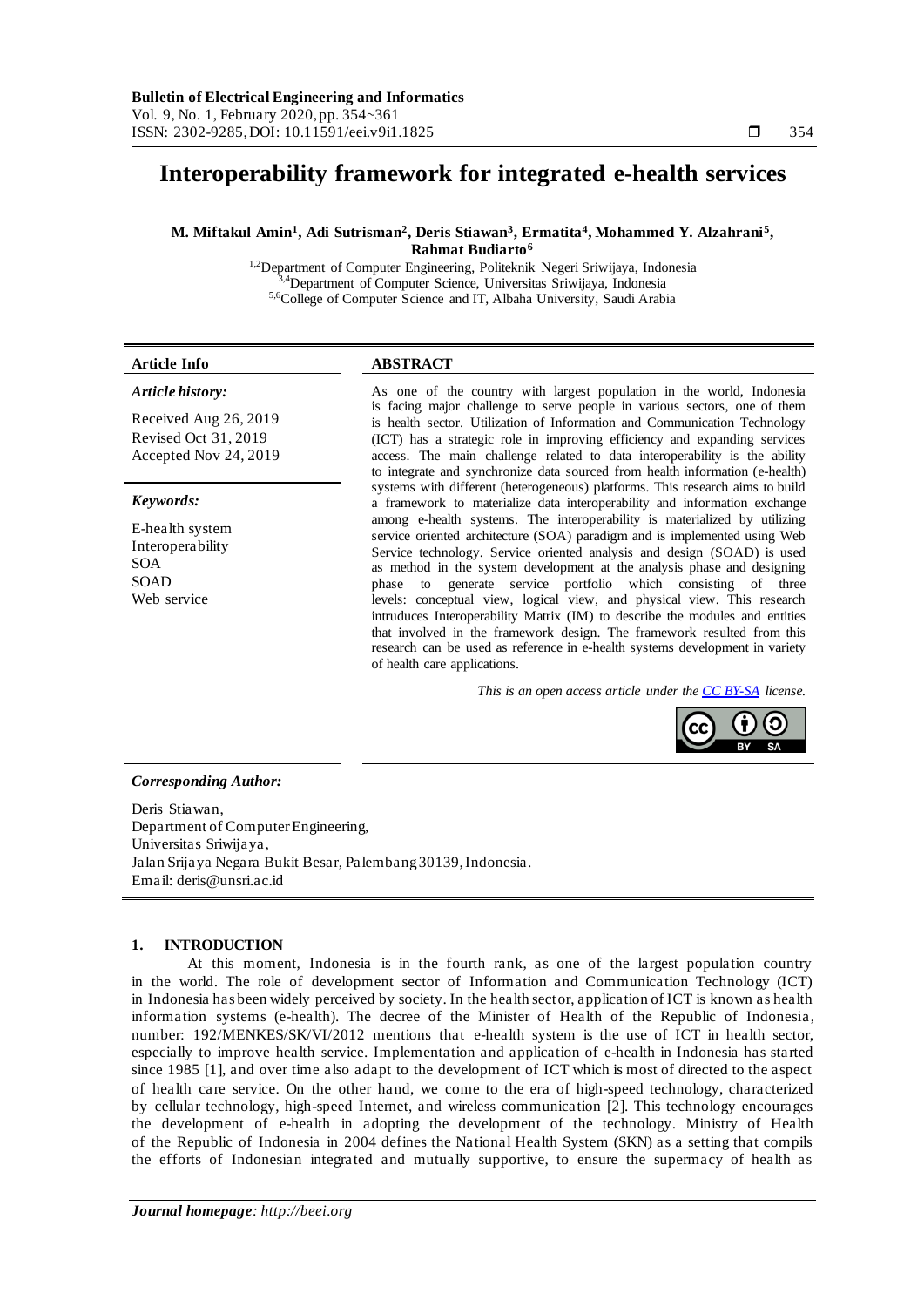manifestation of general welfare as intended in the opening of Indonesia constitution (UUD 1945). In order to keep this health system on target, the management of population database is also one of the aspect that need to be considered. The Ministry of Interior of the Republic of Indonesia has implemented E-KTP, with Citizen Identification Number (NIK) as single reference in population administration [3]. This E-KTP Data as the referral for various services for the society, including in the health sector [4].

In e-health sytem development, wide range of healthcare applications are built by various vendors and run on different platforms. One of the challenge in the context of app development is interoperability, which plays an important role in data and information exchange [5]. As time goes by, healthcare applications begin to shift from paper-based to paper-less with the use of computer. Healthcare organization such as hospital requires relevant data and necessary information in its e-health such as population data, health insurance data, and electronic medical records. Many countries have been actively engaged in development of interoperability for data exchange and electronic transaction among government agencies to provide better public service to its citizen [6]. In e-health system, data associated with the patient is stored in distributed data source [7], which is in organization of health providers such as doctor, hospital, laboratory, and other. These health providers are autonomous, so that data is independently managed by the organization. Therefore, when data will be exchanged between organizations, each organization has agreed to share data with considering objectives, schemes, and agreed data [8].

Interoperability generally is defined as ability of two or more systems or components to exchange information and used the exchange information [9]. Data exchange and information format play an important role in facilitating interoperability. Standardization of data exchange and information format is very important to do [10]. Interoperability allows different information systems and organizations to work together. Interoperability have four levels as shown in Figure 1. The development of data interoperability requires an interface, which is published following specific standard. A system, which does not require the ability of exchange data and information, does not require such interface [12]. Referring to Figure 1, the organizational interoperability level allows performing both internal and external interoperability. Internal interoperability can occur in some data/information sources from an organization, while external interoperability allows the exchange of data perfom by different organizations.

| Organizational                      | Business process integration beyond the                                                                          |
|-------------------------------------|------------------------------------------------------------------------------------------------------------------|
| Interoperability                    | boundaries of a single organization                                                                              |
| <b>Semantic</b><br>Interoperability | Ensuring the same meaning of exchanged<br>data through predefined and shared<br>meaning of terms and expressions |
| <b>Syntactic</b>                    | Exchange of information through                                                                                  |
| Interoperability                    | predefined data format and structure                                                                             |
| <b>Technical</b>                    | Technical end-to-end exchange of data                                                                            |
| Interoperability                    | among systems                                                                                                    |

Figure 1. Levels of Interoperability (adapted from [11])

In e-health systems, interoperability is required in process of exchanging data related to patient [13]. In its implementation, minimal interoperability involves two different systems or applications. One application or system serves as data provider, while other applications/systems act as data consumer. Referring to Figure 1, the syntactic interoperability level allows multiple applications that built using different type of programming languages and running on variety of platform can exchange data and information. While the syntactic interoperability level focuses on data exchange mechanism, and at semantic interoperability level, it allows a document to be translated and read on receiver data/information side.

Interoperability can be implemented using Service Oriented Architecture (SOA) approach. SOA is one of the approach to meet the standards of need and quality of software development. SOA cover functionality of a system into services [14]. Then, various applications with different platforms can connect each other and exchange data without having direct connection each other (loosely coupled). SOA is a form of architectural technology, which follows the principles of service orientation [15] by performing app roach through dividing large functionality into smaller services with specific objective. Many of that technology can be used to implement SOA architecture, including CORBA (Common Object Request Broker Architecture), DCOM (Distributed Component Object Model), RMI (Remote Method Invocation), and Web Services. Some of these technologies in another side have weakness, for example CORBA, DCOM, RMI is closed (proprietary) so that the development is only on certain platform. While the Web service is open (non-proprietary) and web-based.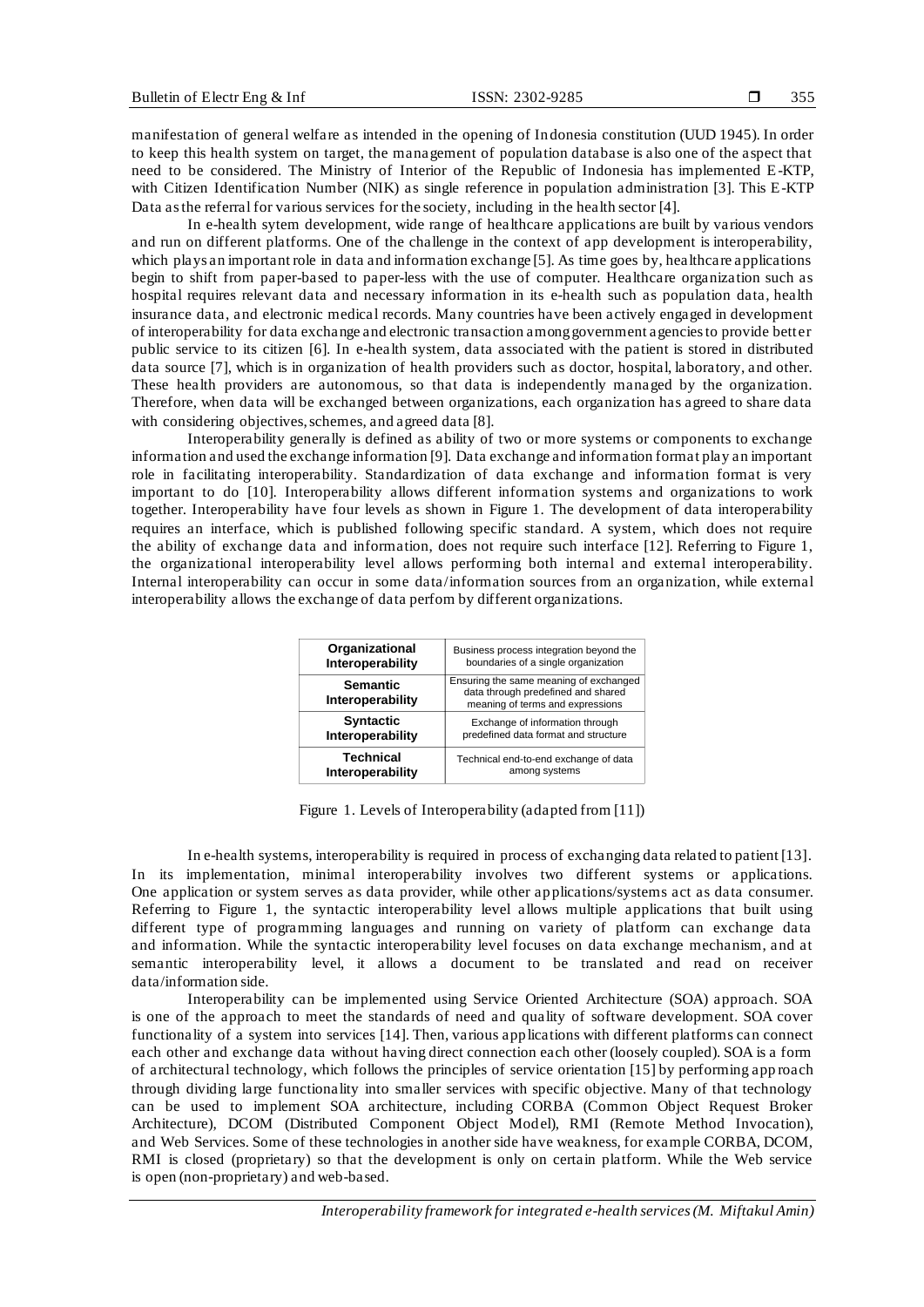The Web service is a communication method between two electronic devices running on computer network [16]. The service, which is owned, by web service is software module provided by service provider [17]. Web Service is based on the concept of SOA, as an alternative solution in development of distributed system. At the beginning of web service development, people use SOAP protocol, until REST protocol was introduced [18, 19]. Figure 2 provides information on the differences between SOAP and REST protocol. Figure 2(a) shows that the SOAP Protocol defines web services as three entities, which are service provider, service registry, and service consumer. Service provider serves the requests of service consumer. While the service consumer in general is an application that consumes web services. Service registry acts as directory, provides number of services, in which there is description of the service provided. Based on the description and documentation provided by this service registry, service consumer can find a service and interact with the service provider. Communication between each entity uses XML notation.

Fielding [20] introduced representational State Transfer (REST) protocol as shown in Figure 2(b) Fielding defines REST as a client/server communication where the client requests to the server, and the server sends response to the client. Communication between this client/server is based on the resource which identified as a URI. RESTful Web Services use HTTP methods such as GET, PUT, POST, and DELETE which can be integrated with CRUD operation (Create, Read, Update, and DELETE) in a database operation [21]. In every software engineering methodology, there are steps, which must be followed for system analysis and design. In the development of Service Oriented Architecture (SOA), developers use an approach called Service Oriented Analysis and Design (SOAD), which provides guidance on design implementation of SOA concept through three stages, including Conceptual View (CV), Logical View (LV), and Physical View (PV) [22]. The results of these three steps will be packaged into a service portfolio [23].



Figure 2. SOAP and REST protocol, (a) SOAP protocol (adapted from [19]), (b) REST protocol (adapted from [3])

Currently, organization in public service in global business environment are challenged by very competitive and rapid changes that demands cooperation between organizations. This challenge leads to software implementation needs, which have high level of interoperability and require cross-organization business process modeling [24]. Business processes is a series of task and activity executed to produce specific output. Intra -organizational business process is a series of activities carried out by a scope of organization, while the carried out cross-organizational business process activity is not only within one organization, but engage with other organizations to achieve common objectives. Business processes need to be documented, optimized, and possible to do business process automation (BPA). Most of the cross-organizational business processes are implemented using an infrastructure such as Web Services [25].

#### **2. RESEARCH METHOD**

This work follows SOAD Framework as logical approach for classification and organize information related to the analysis and SOA concept design. This system development step will result portfolio service as information stored for service consolidation. Figure 3 depicts the proposed Service Portfolio.

Steps in CV consist of functional domains, business processes, business services, software services and software components. The CV also illustrates business process activity diagram (BPAD) and subbusiness process activity diagram (SBPAD), which illustrates series of activities in each business process. In LV, the Steps are based on Enterprise Architecture (EA) which is useful for mapping the structure and objectives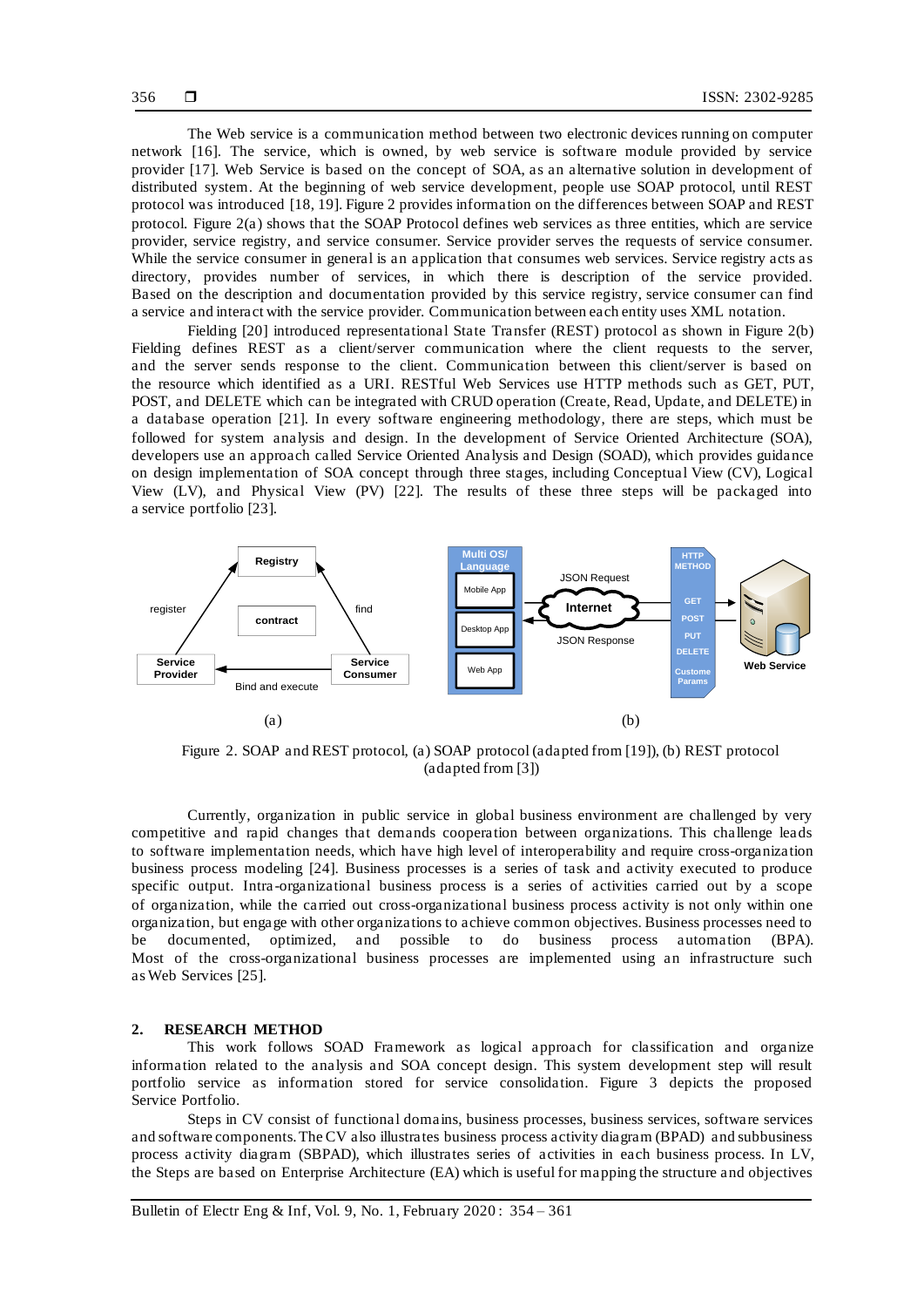of an organization, business processes, data and information structures, applications, and informatio n technology infrastructure, also Service Oriented Architecture (SOA) to design services in the system. LV contains of mapping of business services into service in software design, which is described in the form of Web method/Web services. In the final step of SOAD, it is design in PV, which consists of Presentation Layer, Application Service Layer, Domain Model Layer, and Data Access Layer. Presentation Layer describes Graphical User Interface (GUI) in which there is process of accessing the Web service. Data Model Layer describes class diagram, activity diagram, and sequence diagram related to SBPAD in CV step. Furthermore, the step of Data Access Layer contains operations, which connected to the database, namely: Create, Read, Update, and Delete (CRUD). In PV step is also possible to develop Business Process Execution Language (BPEL).



Figure 3. Service portfolio SOAD framework

### **3. RESULTS AND ANALYSIS**

#### **3.1. E-health services module**

In this research, the service portfolio is derived from design of interoperability framework for e-health service which can illustrate Service Oriented Architecture (SOA) paradigm in system development. The e-health service includes several computer-based information systems as an effort to fulfill service for patients and information needs for stakeholders, which include some services as can be observed in Figure 4.



Figure 4. E-health services environment

*Interoperability framework for integrated e-health services (M. Miftakul Amin)*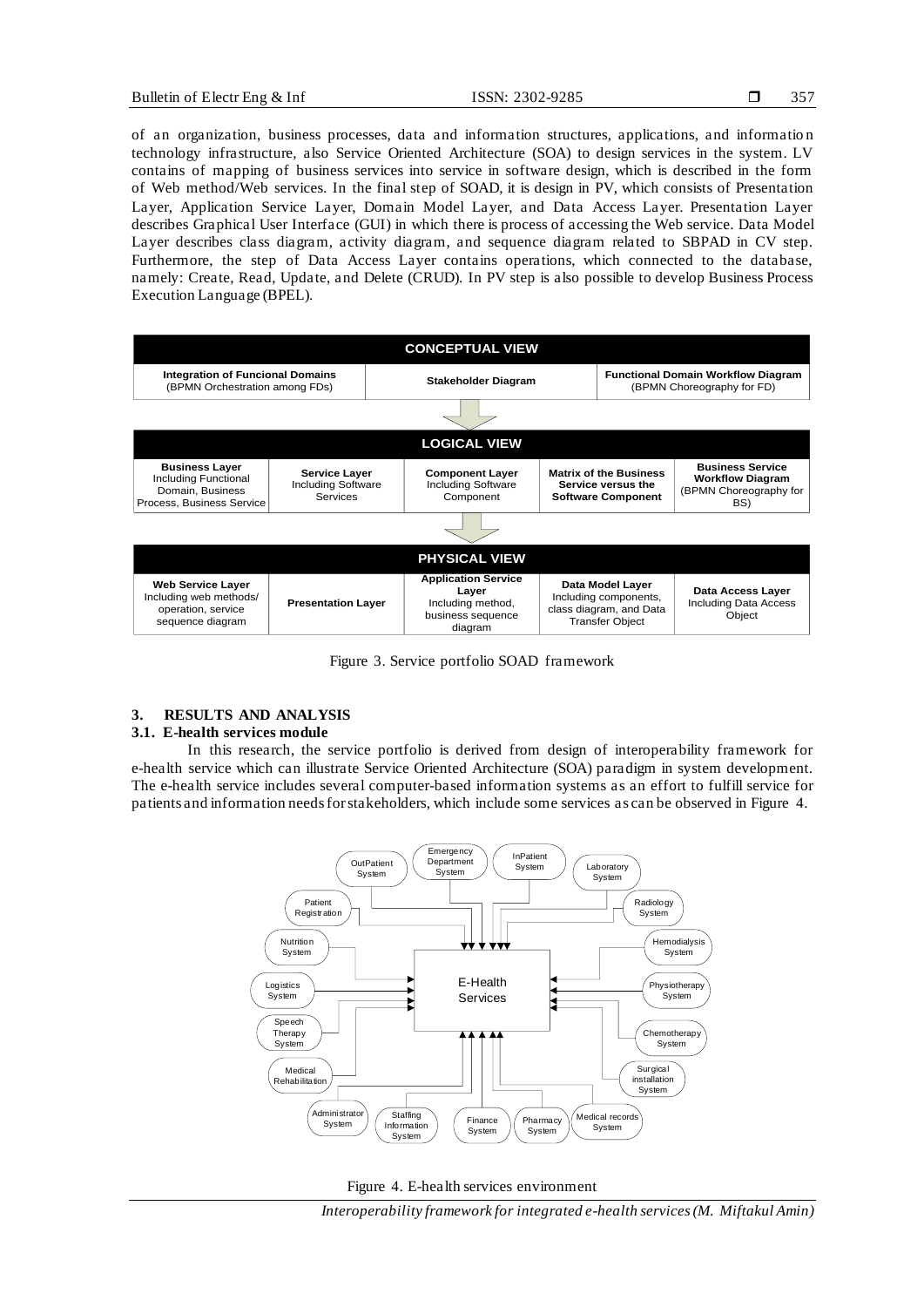#### 358

#### **3.2. Architechtural design**

This research work aims to come out with a model of interoperability mechanism for exchanging data and information among several database namely: National Population Database, health insurance database, e-health operated by a health data provider such as hospital. The design of interoperability scena rio is presented in Figure 5. Stakeholders in turn, are able to develop applications with different programming languages and platforms. National Population Database and health insurance system can be accessed by providing interfaces in collection of Web services, so that the e-health system can access the data that have been provided.



Figure 5. Interoperability of e-health system scenario

## **3.3. Business process modelling of RESTful web service data exchange**

Figure 6 shows a series of business process activities that show the parties who involved in the e-health service interoperability framework. E-health system is the center of health care activities. The e-health system is an application used by hospital, public health center, and health clinic. The Framework is built using RESTful Web service which involving multiple entities including national population data, health insurance data, electronic prescription system, and health service. Furthermore, the already formed framework can be accessed by stakeholders as open system architecture for software developers.

The framework that will be built require connections to RESTful Web Service with predefined mechanism. Once authentication process is received, the dataset which presented by RESTful Web service can be accessed. The Data provided by RESTful Web Service can be accessed by accessing number of services. The number is provided in the routing mechanism in the form of resource address list (URI). To execute URI the HTTP protocol is used and the method is in the form of POST, PUT, GET, and DELETE.

Dataset that is generated both from and to the RESTful Web Service Framework will perform parsing JSON data structure and adjusted by the variable name a nd data type owned by the software or application that used by e-health System. The process of adjusting variable name and data type used by the e-health system and RESTful Web Service is known as Schema Mapping. This schema can b e recognized, because the key-value, which pair in JSON will be adjusted at application level and also at database level.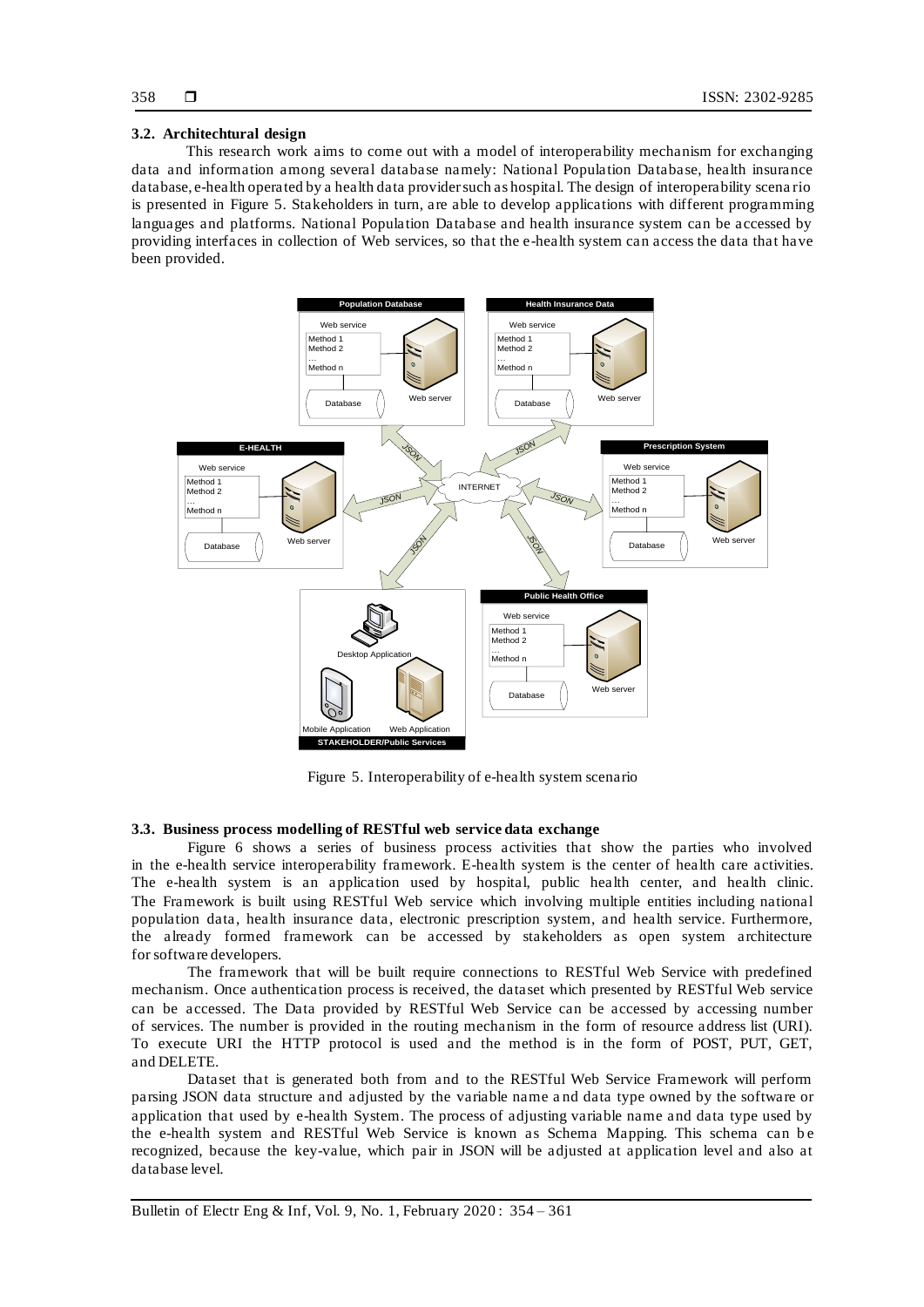

Figure 6. Data exchange of RESTful web service

#### **3.4. Interoperability matrix**

In the development of framework interoperability which integrated several entities or modules which involved in the system can be described in an interoperability matrix (IM) diagram. This Diagram can provide entity information or module which serves as service provider and which serves as consumer of the service which has been provided (consumer). Interoperability Matrix (IM) Diagram can be presented in Figure 7. Reffering to Figure 6, interoperability development of e-health service can be described in the form of Interoperability Matrix (IM), describing consumer/provider between entities involved in the framework. Consumer is an entity, which requires data by executing service provided by a provider. Data exchange interoperability requirements can be seen in Table 1.

|                                                         | <b>E-Health</b>                         | <b>National</b><br><b>Population</b><br><b>Database</b> | <b>Health</b><br><b>Insurance</b><br><b>Data</b> | <b>Prescription</b><br><b>System</b>    | <b>Public Health</b><br><b>Office</b>   |
|---------------------------------------------------------|-----------------------------------------|---------------------------------------------------------|--------------------------------------------------|-----------------------------------------|-----------------------------------------|
| <b>E-Health</b>                                         |                                         | Consume<br>Patient<br>Profile                           | Consume<br><b>Services</b><br>Insurance          | Provide<br>Prescription<br>Data         | Provide<br>Report<br><b>Health Data</b> |
| <b>National</b><br><b>Population</b><br><b>Database</b> | Provide<br>Patient<br>Profile           |                                                         | Provide<br>Patient<br>Profile                    | Provide<br>Patient<br>Profile           |                                         |
| <b>Health</b><br><b>Insurance</b><br><b>Data</b>        | Provide<br><b>Services</b><br>Insurance | Consume<br>Patient<br>Profile                           |                                                  | Provide<br>Insurance<br><b>Services</b> |                                         |
| <b>Prescription</b><br><b>System</b>                    | Consume<br>Prescription<br>Data         | Consume<br>Patient<br>Profile                           | Consume<br>Insurance<br><b>Services</b>          |                                         |                                         |
| <b>Public Health</b><br><b>Office</b>                   | Consume<br>Report<br><b>Health Data</b> |                                                         |                                                  |                                         |                                         |

Figure 7. Interoperability matrix

*Interoperability framework for integrated e-health services (M. Miftakul Amin)*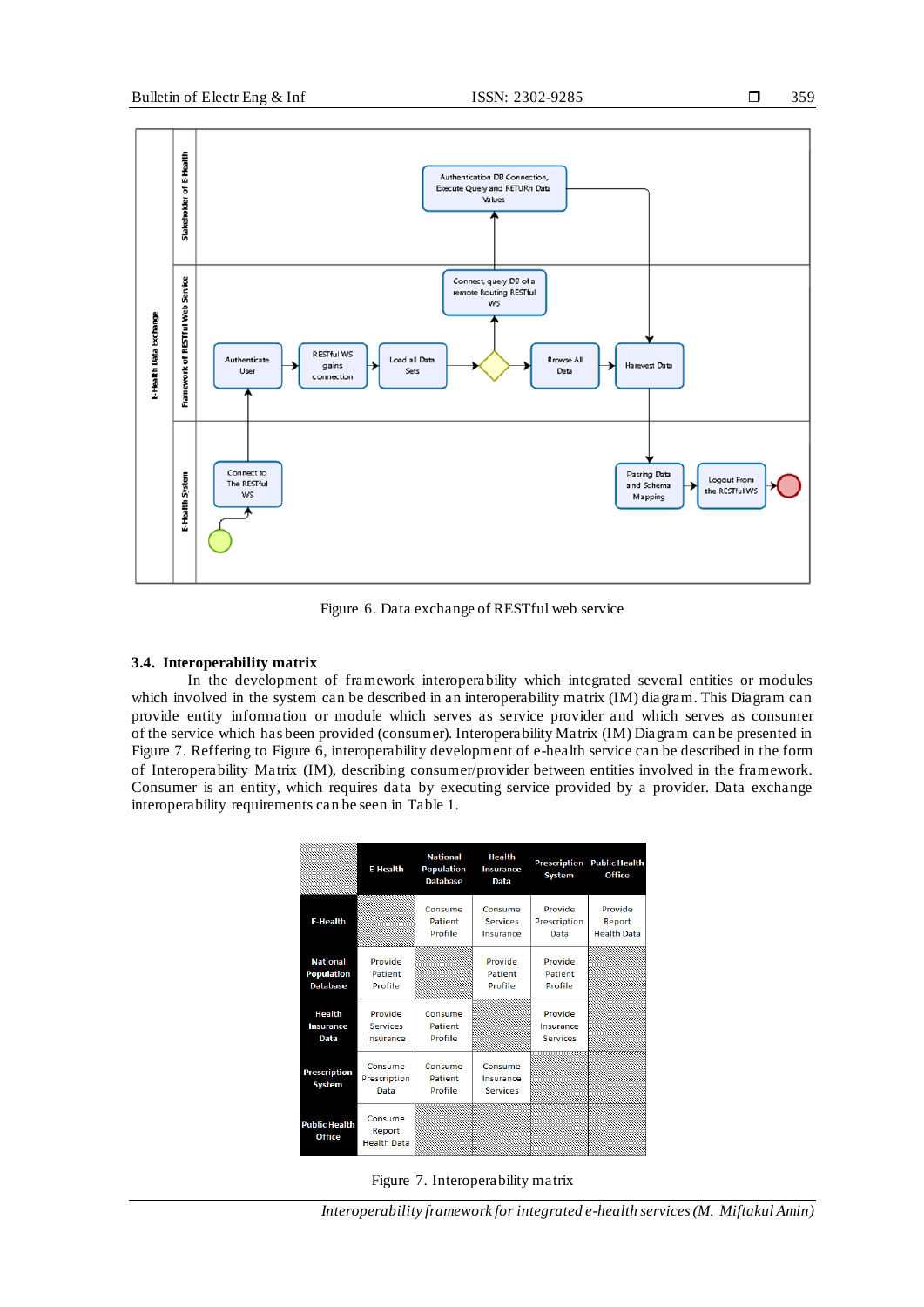| Table 1. Data exchange interoperability              |                                 |                                                                                                                                                                                                                                                                                                                                                                                                      |  |  |  |
|------------------------------------------------------|---------------------------------|------------------------------------------------------------------------------------------------------------------------------------------------------------------------------------------------------------------------------------------------------------------------------------------------------------------------------------------------------------------------------------------------------|--|--|--|
| From                                                 | To                              | Services                                                                                                                                                                                                                                                                                                                                                                                             |  |  |  |
| 1. E-health                                          | National population<br>database | Health information system which on health institution needs national population<br>data which use as single identity for patient profile. E-health role as entity which<br>ask for service (consumer) while National Population Database act as provider.                                                                                                                                            |  |  |  |
| 2. E-health                                          | Health insurance data           | E-health needs insurance service accepted by patient when comes to health<br>institution. In this context e-health acts as consumer while health insuranced at a<br>acts as provider                                                                                                                                                                                                                 |  |  |  |
| 3. E-health                                          | Prescription system             | Every prescription system's service can create a system which generates its data<br>by e-health. Prescription system becomes electronic refference for prescription<br>by doctor to patient, so this information can be accessed openly for stake holder<br>who needs information of medicine prescription. In this scenario, e-health acts<br>as provider and prescription system acts as consumer. |  |  |  |
| 4. E-health                                          | Public health office            | Healthcare data is reported periodically to the head of health office. Those data<br>are result of operational health service exists in every health institution. In this<br>scenario e-health acts as provider and public Health Office acts as consumer                                                                                                                                            |  |  |  |
| 5. National<br>population<br>database<br>6. National | Prescription system             | Refference of National Population Database is used as single identity in<br>prescription system. In this scenario the National Population Database acts as<br>provider, while prescription system acts as consumer.<br>Single identity of National Population Database is used as patient refference who                                                                                             |  |  |  |
| population<br>database                               | Insurance system                | has right to get health service insurance. In this scenario, National Population<br>Database role is as provider, while insurance system role is as consumer.                                                                                                                                                                                                                                        |  |  |  |
| 7. Prescription<br>system                            | Insurance system                | Patien medicine prescription system needs information type of medicine covered<br>by health insurance. So, in this scenario insurance system acts as provider, while<br>prescription system acts as consumer                                                                                                                                                                                         |  |  |  |

#### **4. CONCLUSION**

This work has resulted a design of framework for interoperability of several e-health services. The SOAD approach is used as system development method which specifies the system in the form of a portfolio consisting of conceptual view, logical view, and physical view. Furthermore, this work described relation between system and integrated entities, and data and information exchange in a form of Interoperability matrix (IM), so the entities/systems, which serve as consumer or provider are clearly identified and can be used as a reference for system development in e-health application domain. In interoperability framework, which has been designed, data exchange between applications can be done using neutral data format such as JSON. The data format can be parsed and adjusted using variable and the data type implemented by software application connected in the framework. The authors plan to conduct a further research work through experimenting development of e-health system using multi-platforms environment including console-based, desktop, mobile, and web.

#### **ACKNOWLEDGEMENTS**

The author thanked to all the parties who had given support so that this publication was published. Thanks to the Ministry of Research, Technology, and higher education who have funded this research on the Intercollegiate Cooperation Research Scheme (PKPT) year of funding from 2018 to 2019.

#### **REFERENCES**

- [1] Nugraha D. C. A. and Aknuranda I, "An overview of e-health in indonesia: past and present applications," *International Journal of Electrical and Computer Engineering (IJECE)*, vol. 7, no. pp. 2241-2450, 2017.
- [2] Zaman S. B., Hossain N., Ahammed S., Ahmed Z., "Contexts and opportunities of e-health tehnology in medical care," *Journal of Medical Research and Innovation*, vol. 1, no. 2, pp. 1-4, 2017.
- [3] Kinanti P. S., "Policy implementation of electronic Identity Card (E-ID) in Cimahi City, West Java Province, Indonesia," *International Journal of Science and Research (IJSR)*, vol. 4, no. 2, pp. 31-41, 2015.
- [4] Amin M. M., Sutrisman A., Stiawan D., Ermatita, and Maseleno A., "Design restful web service of national population database for supporting E-health interoperability service," *Journal of Theoretical and Applied Information Technology*, vol. 96, no. 15, pp. 4794-4805, 2018.
- [5] Zeinali N., Asosheh A., and Setareh S., "The conceptual model to solve the problem of interoperability in health information systems," *2016 8th International Symposium on Telecommunications (IST'2016)*, pp. 684-689, 2016.
- [6] Suchaiya S. and Keretho S., "Analyzing national e-Government interoperability farmeworks: A case of Thailand," *Ninth International Conference on Digital Information Management (ICDIM 2014)*, pp. 51-56, 2014.
- [7] M. S. Hossain and M. Masud, "Medical data management and interoperability in e-health systems," *16th International Conference on Advanced Communication Technology*, Pyeongchang, pp. 896-899, 2014.
- [8] Geraci A., Katki F., McMonegal L., Meyer B., Lane J., Wilson P., Radatz J., Yee M., Porteous H., Springsteel F., "IEEE standard computer dictionary: compilation of IEEE standard computer glossaries," *IEEE Press*, 1991.